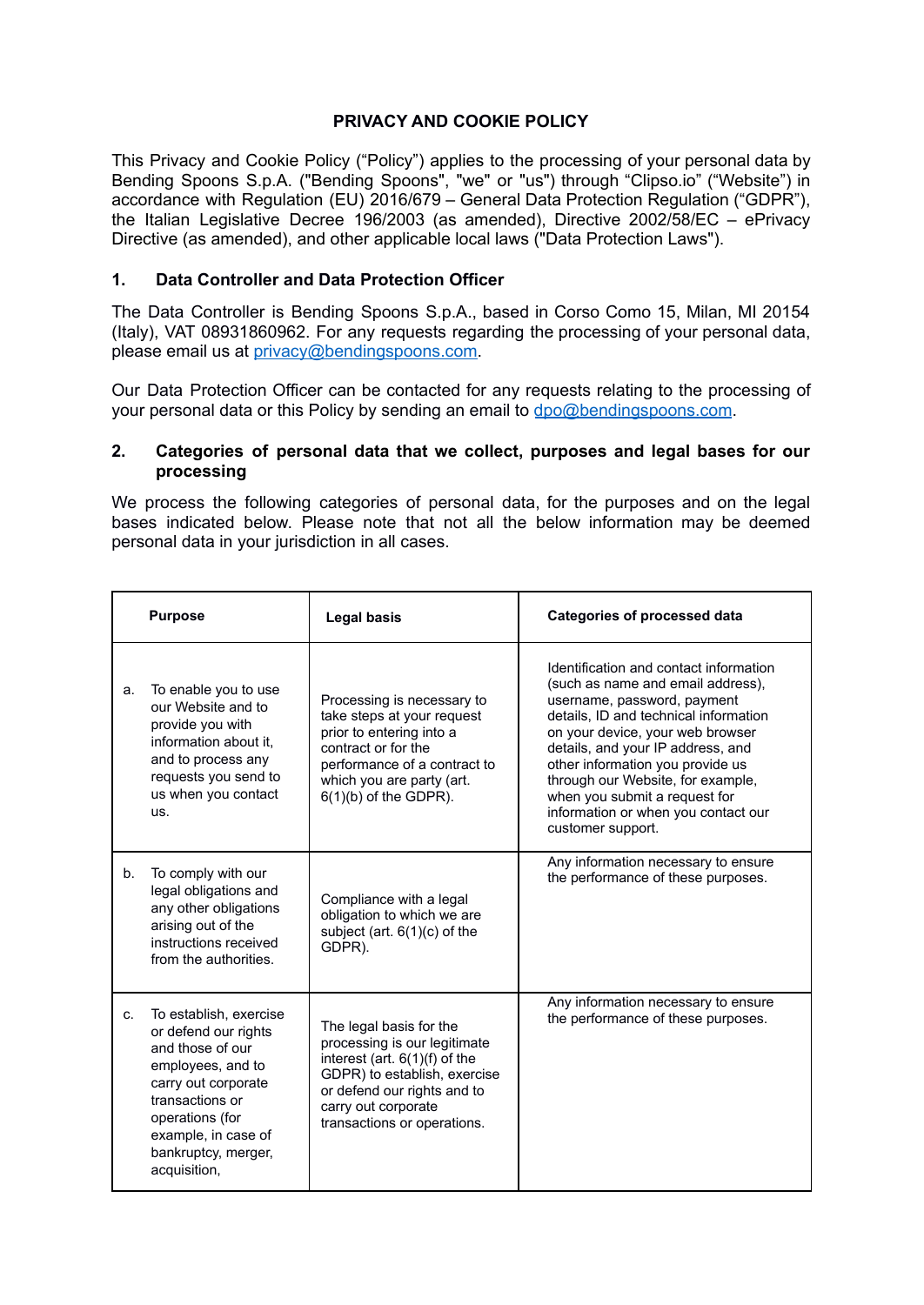| reorganization, sale of<br>assets or assignments,<br>and due diligence<br>related to any such<br>transactions). |  |  |  |
|-----------------------------------------------------------------------------------------------------------------|--|--|--|
|-----------------------------------------------------------------------------------------------------------------|--|--|--|

To know how we process your personal data through the use of cookies and similar technologies, see Section 8 [\(Cookies\)](#page-2-0) below.

# **3. Data Retention**

We retain data collected through the use of our website for as long as necessary to carry out the purposes indicated above and in accordance with applicable laws. To know how long your data is stored through cookies and similar technologies, see Section 8 [\(Cookies\)](#page-2-0) below.

## 4. **Your Choices**

Providing navigation data is necessary if you want to navigate and interact with our Website. Same goes for the information you share with us when you contact us to request information or support. You can freely decide whether to accept cookies and other tracking technologies not strictly necessary for the functioning of the Website as indicated in Section 8 [\(Cookies\)](#page-2-0) below.

# **5. Sharing Your Personal Data**

We may share or disclose your personal data to the following categories of recipients:

- subjects carrying out activities that are related or instrumental to our business and operational activities as outsourced data processors appointed in writing in accordance with Data Protection Laws, or acting as autonomous data controllers (such as IT or storage service providers, mobile measurement partners, suppliers of mobile marketing services, and advertising networks and platforms);
- public, judicial or police authorities, within the limits established by applicable laws;
- in the event that we undertake extraordinary corporate transactions or operations (e.g., in the event of bankruptcy, mergers and acquisitions, reorganizations, sale of businesses or assets, and in connection with due diligence relating to such transactions), our advisors and potential purchasers and your personal data may form part of the assets being transferred to a new owner.

Personal data will not be disclosed for any reason other than those stated above, unless such disclosure is deemed necessary for the fulfillment of a legal obligation or if we request your consent.

## **6. Transfer Your Personal Data outside the European Economic Area**

We may transfer your personal data from the European Economic Area ("EEA") to other countries outside the EEA (e.g. if your personal data is collected by third parties when you accept – where appropriate – third-party cookies and/or similar technologies, who may be located outside the EEA).

Such data transfers are based on appropriate safeguards in accordance with Data Protection Laws, including (a) the standard contractual clauses developed by the European Commission; (b) the decisions of adequacy of the European Commission; or (c) Binding Corporate Rules.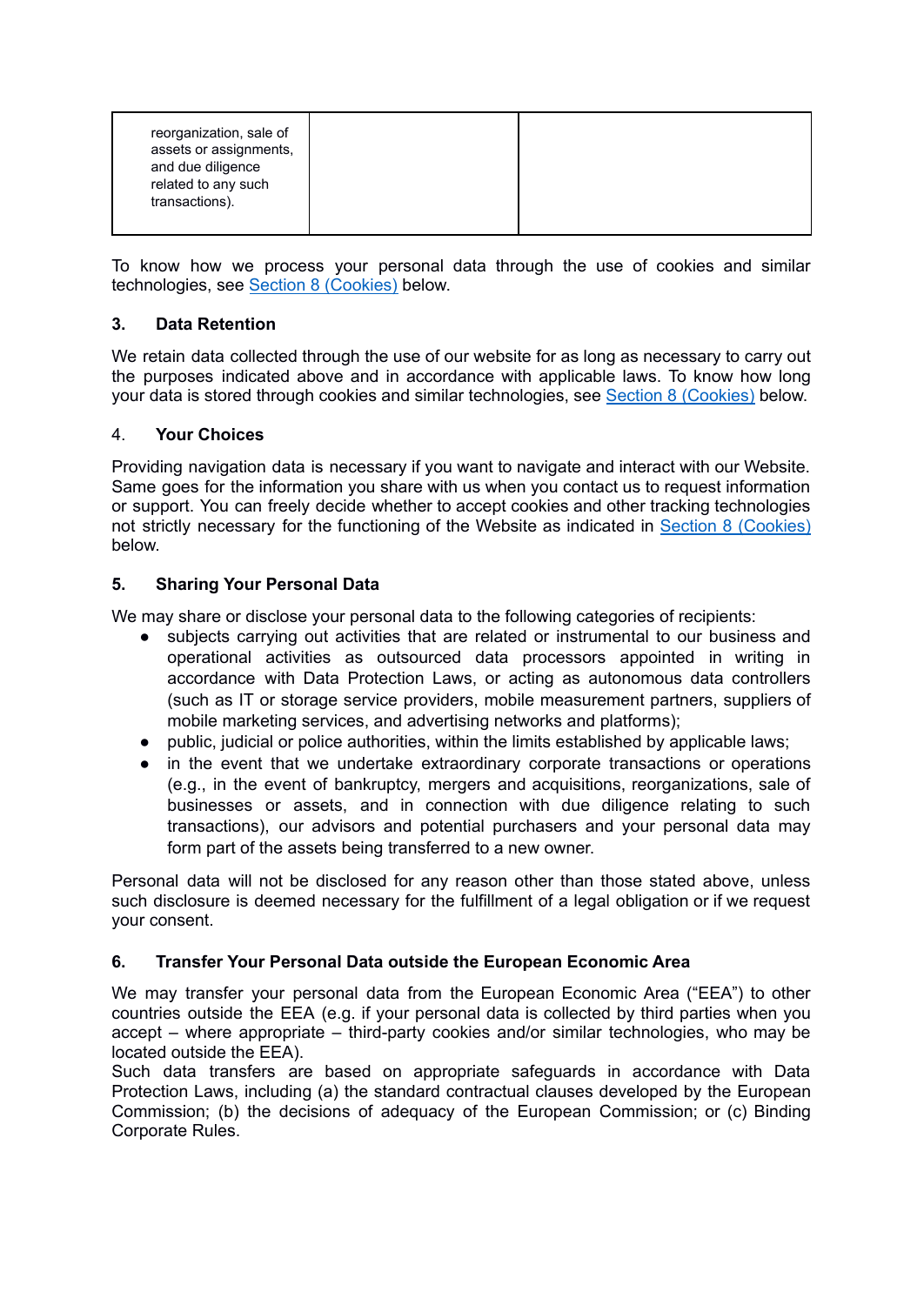More information on the relevant data transfers, and appropriate warranties is available for consultation by sending an email to [privacy@bendingspoons.com](mailto:privacy@bendingspoons.com).

## **7. Your Rights**

At any time and free of charge, you can exercise the following rights, as specified and subject to certain limitations and exceptions under Data Protection Laws:

- Right of access. You have the right to obtain information about the processing of your personal data and to access it.
- Right to rectification. You have the right to ask for the updating, rectification or integration of your personal data.
- Right to erasure. You have the right to request the deletion of your personal data.
- Right to restriction of processing. You have the right to request the restriction of the processing of your personal data.
- Right to data portability. You have the right to obtain a portable electronic copy of your personal data.
- Right to object. Where we rely on our legitimate interest to process your personal data, you have the right to object to such processing, wholly or partly, on grounds related to your particular situation. In particular, you are entitled to object to the processing of your personal data for direct marketing purposes, including profiling.
- Right to withdraw your consent. Where we rely on your consent to process your personal data, you have the right to withdraw your consent, although the processing carried out before your withdrawal of consent will remain valid.

You also have the right to lodge a complaint before the competent national Data Protection Authority, in particular before the Data Protection Authority of the Member State of your habitual residence, place of work or place of the alleged infringement.

To exercise your rights, or if you have any other questions about privacy or data protection at Bending Spoons, you can contact us by sending an email to [privacy@bendingspoons.com.](mailto:privacy@bendingspoons.com) We may take reasonable steps to verify your identity prior to responding to your request.

## <span id="page-2-0"></span>**8. Cookies**

## **What are cookies and tracking technologies?**

When we use the word "cookies" in this Policy, we mean any tracking technology that stores or accesses information on the user's device, including any SDK, tracking pixel, HTML5 local storage, local shared object, and fingerprinting technique.

Cookies are usually classified:

- (A) by purpose (Technical cookies, Analytics cookies, Profiling cookies);
- (B) by publisher (First-party cookies, Third-party cookies); and
- (C) by duration (Session cookies, Permanent cookies).

This classification is important because different legal requirements apply based on how the cookie is classified.

Below you will find the types of cookies and tracking technologies as classified with some practical examples.

### *A. By purpose*

### *Technical cookies*

Technical cookies are used solely for the purpose of transmitting messages over an electronic communication network, or to provide a service specifically requested by the user.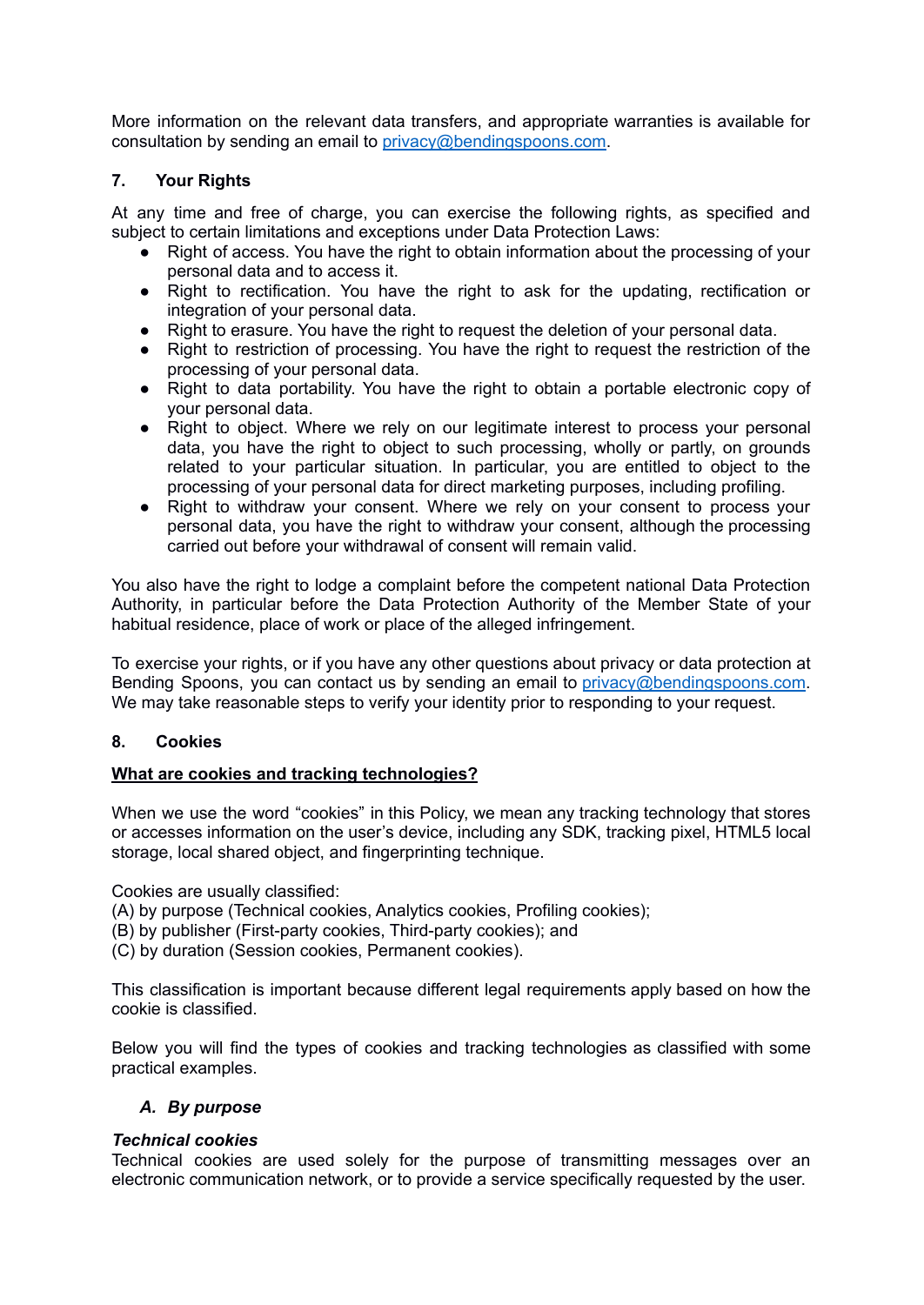In other words, technical cookies are essential for the correct functioning of the website and to provide the service offered to and requested by the user.

For example, technical cookies can be used to monitor sessions, to store specific server access information related to the user configuration, to facilitate the use of online content, or to keep track of items in a shopping cart or information used to fill in a form.

Technical cookies include the functional cookies you might find mentioned while browsing the Website.

Technical cookies do not need your consent.

#### *Analytics cookies*

Analytics cookies may be used to assess the effectiveness of an information society service provided by a publisher, to evaluate and improve the design of a website or to help measure its traffic.

In other words, analytics cookies may be used to track the traffic and performance of a website, by collecting aggregate data on the number of visitors and how they interact with the website to improve its services.

For example, analytics cookies may collect information about how users access a website, including the number of visitors, possibly grouped by geographical area, time slot, how long visitors stay on the site for, what parts of the site they visit or other characteristics, the number of pages visited or the number of users who viewed a particular section.

Please consider that if analytics cookies are properly anonymized, they can be installed without your previous explicit consent.

### *Profiling cookies*

Profiling cookies may be used to trace specific actions or recurring behavioral patterns in the use of the offered functionalities back to specific, identified or identifiable individuals for the purpose of grouping the different profiles within homogeneous, multi-sized clusters. This is aimed in turn to enable a company to provide increasingly customized services beyond what is strictly necessary for the delivery of the service and also send targeted advertising messages in line with the preferences expressed by the user during their web-browsing activities.

In other words, profiling cookies may be used to convey behavioral advertising, measure the effectiveness of ads, or to customize the services offered in line with the user's monitored behavior.

For example, profiling cookies can be used to create user profiles and offer content in line with the user's interests, or to send targeted ads or messages.

Profiling cookies include the performance, marketing and social media cookies you might find mentioned while browsing the Website.

Profiling cookies need your explicit consent.

### *B. By publisher*

### *First-party cookies*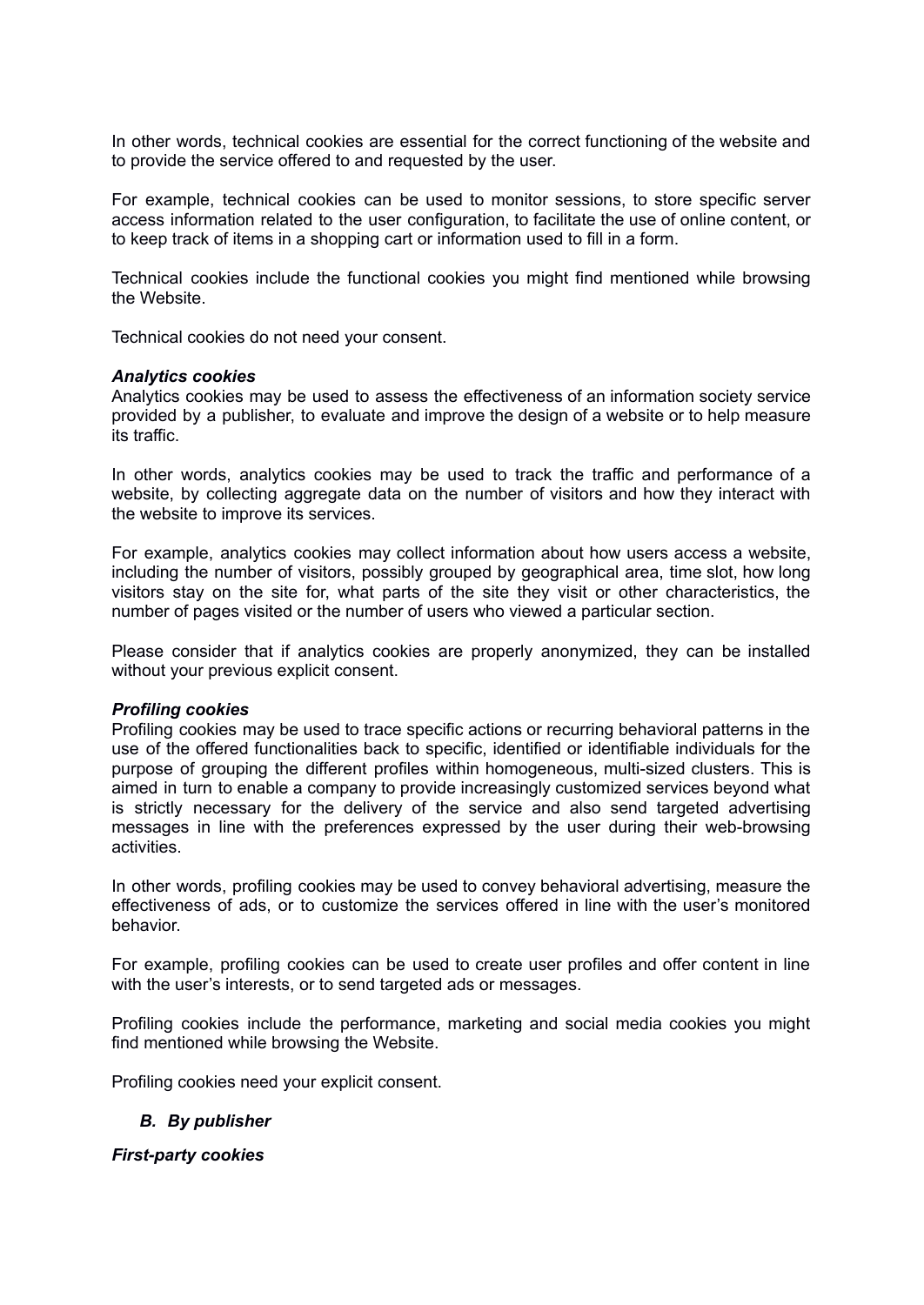Cookies are installed directly by the website that the user is browsing. In other words, the publisher of the website installs the cookies directly without using any third-party publishers and processes the information thereby acquired.

## *Third-party cookies*

Third-party cookies are set by external providers other than those of the website that the user is browsing. In other words, the publisher of the website installs the cookies indirectly, using third-party publishers and processes the information thereby acquired.

For the purposes of this Policy, third party cookies include any tracker which, although directly published by us, is provided by third parties which receive or otherwise process for their own purposes the information acquired through these cookies when you visit the Website. For further information, please refer to the privacy policy of such third party as indicated in the cookie table.

The data collected by these third parties is governed by their own specific privacy policies, terms and conditions, or cookie policies to which we have no control over.

When our website hosts third-party non-anonymized analytics cookies and/or profiling cookies, you will be asked to consent to such third-party cookies via a specific cookie banner.

You can manage and delete these third-party cookies at any time by accessing the privacy policies of the third parties as indicated in the following section ("*Types of cookies used by the Website*").

## *C. By duration*

### *Session cookies*

Session cookies expire when the user's browsing session expires.

### *Permanent cookies*

Permanent cookies last longer than a single browsing session.

## **Types of cookies used by the Website**

This Website installs the following type of cookies:

| Provider (i.e.,<br>first party or<br>third-party) | <b>Name</b>                           | <b>Retention</b><br>period                | <b>Purpose</b>                                                                                                   | <b>Third-party Privacy</b><br><b>Policy (where</b><br>appropriate) |
|---------------------------------------------------|---------------------------------------|-------------------------------------------|------------------------------------------------------------------------------------------------------------------|--------------------------------------------------------------------|
| Google                                            | ga,<br>ga DNT<br>FH3J2W2              | 2 years                                   | Analytics<br>(Distinguish<br>.com/privacy<br>unique<br>users.<br>measure<br>interactions<br>with the<br>website) | https://policies.google                                            |
|                                                   | gid                                   | 24 hours                                  |                                                                                                                  |                                                                    |
|                                                   | _dc_gtm<br>DNTFH3J<br>2W <sub>2</sub> | 1 minute                                  |                                                                                                                  |                                                                    |
| Firebase<br>Authentication                        |                                       | IP addresses<br>for a few<br>weeks. Other | <b>Technical</b><br>(Enables<br>end-user                                                                         | https://firebase.google<br>.com/support/privacy                    |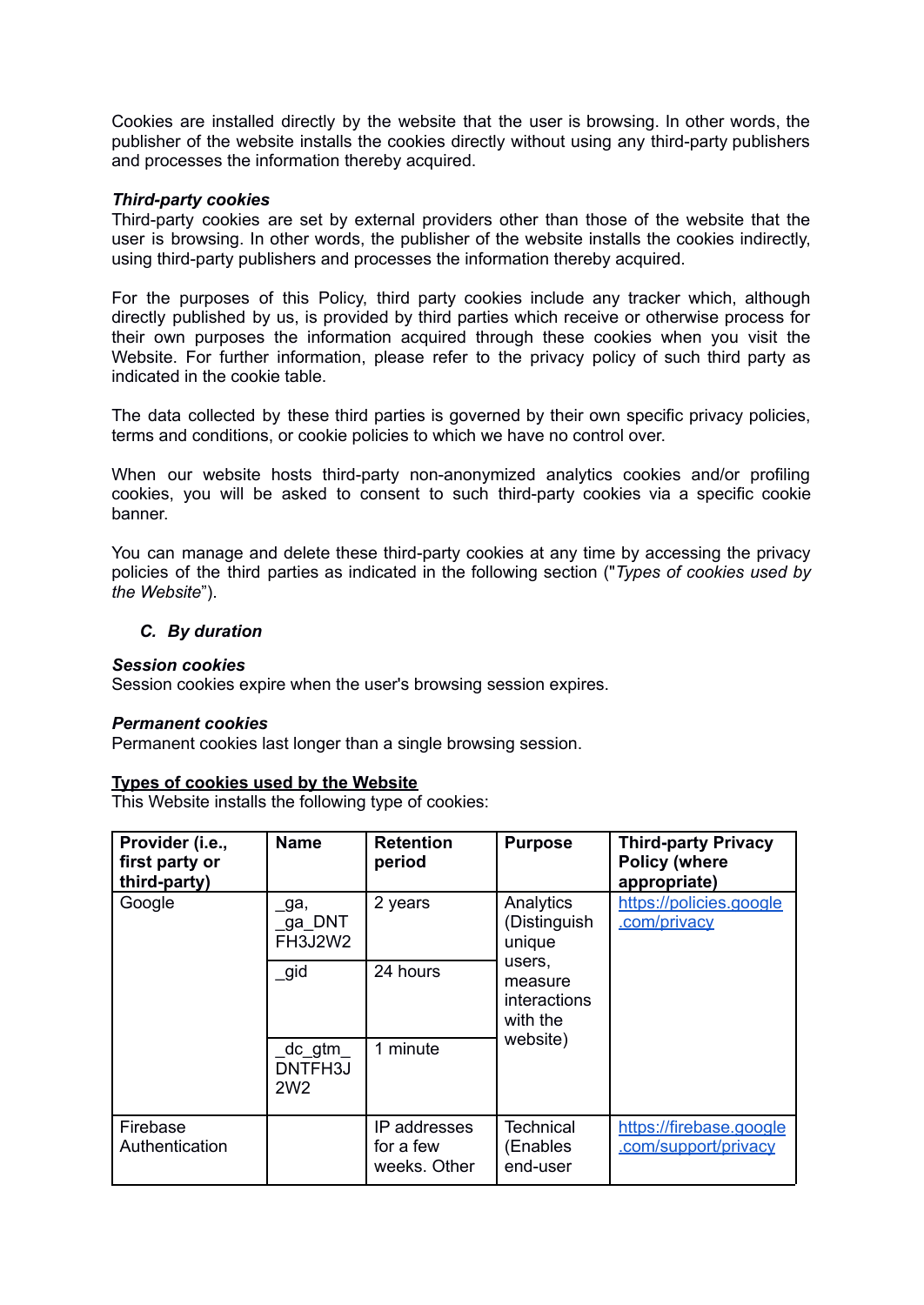|                                 |                            | data until user<br>account<br>deletion, after<br>which data is<br>removed from<br>live and<br>backup<br>systems after<br>180 days | authenticatio<br>n, and<br>facilitates<br>end-user<br>account<br>managemen<br>t. It also<br>uses<br>user-agent<br>strings and<br>IP<br>addresses to<br>provide<br>added<br>security and<br>prevent<br>abuse<br>during<br>sign-up and<br>authenticatio<br>n) |                                                                        |
|---------------------------------|----------------------------|-----------------------------------------------------------------------------------------------------------------------------------|-------------------------------------------------------------------------------------------------------------------------------------------------------------------------------------------------------------------------------------------------------------|------------------------------------------------------------------------|
| Stripe JS                       | _stripe_mi<br>$\mathsf{d}$ | 1 year                                                                                                                            | <b>Technical</b><br>(Fraud<br>prevention)                                                                                                                                                                                                                   | https://stripe.com/priv<br>acy-center/legal                            |
|                                 | _stripe_sid                | 30 minutes                                                                                                                        |                                                                                                                                                                                                                                                             |                                                                        |
|                                 | guid/m                     | 2 years                                                                                                                           |                                                                                                                                                                                                                                                             |                                                                        |
| Sentry JavaScript<br><b>SDK</b> |                            | 90 days                                                                                                                           | Analytics<br>(Trace and<br>capture<br>technical<br>issues)                                                                                                                                                                                                  | https://sentry.io/privac<br>Y                                          |
| Adjust Web SDK                  |                            | 1 year                                                                                                                            | Profiling<br>(Track<br>marketing<br>performance<br>, match<br>users to ad<br>campaigns,<br>understand<br>how users<br>engage with<br>the app)                                                                                                               | https://www.adjust.co<br>m/terms/privacy-polic<br>$\overline{\lambda}$ |

# **Cookie settings**

You can also disable (in whole or in part) technical cookies through the specific functions of your browser. Please note, however, that if you don't allow technical cookies, you may not be able to use the Website, view its contents and take advantage of its services. Inhibiting technical cookies may result in some services or features of the Website not being available